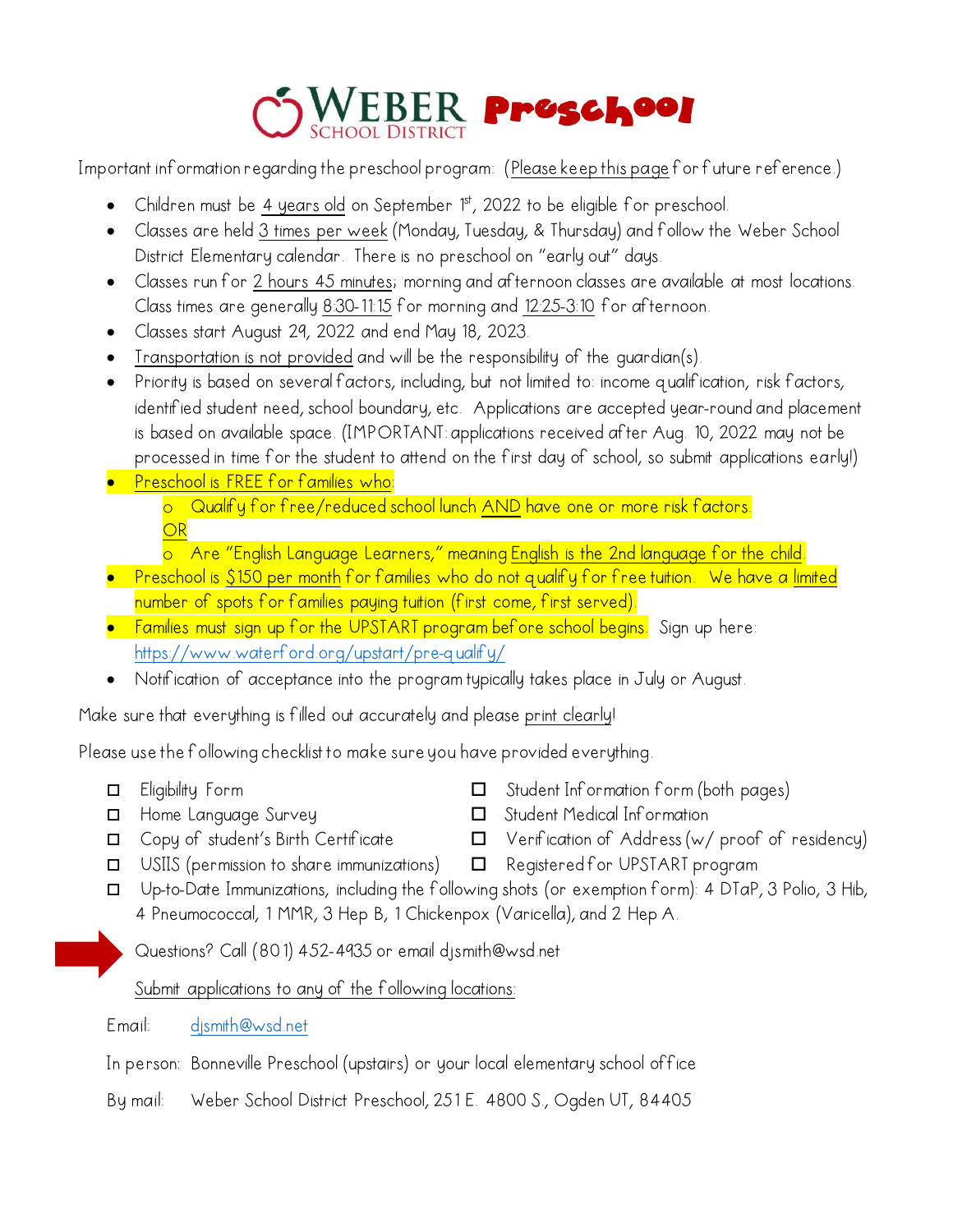

#### State of Utah Department of Workforce Services Office of Childcare **SCHOOL READINESS ELIGIBILITY FORM**

| Child Name:                                                    |                       | <b>For Office Use Only</b> |
|----------------------------------------------------------------|-----------------------|----------------------------|
| Date of Birth:                                                 | Is child eligible?    | <b>No</b><br>Yes           |
| Parent(s)/Guardian(s) Name:                                    | Mark all that apply:  | <b>English Learner</b>     |
|                                                                |                       | <b>Foster Care</b>         |
| Address:                                                       |                       | Economically               |
|                                                                |                       | disadvantaged              |
| Phone Number(s):                                               |                       | + risk factor              |
| Neighborhood School:                                           |                       |                            |
| 1. Is the student eligible for Kindergarten (5 years-old on or |                       |                            |
|                                                                | Yes<br><b>No</b>      |                            |
| *If you selected no, please continue to complete the form*     |                       |                            |
|                                                                | Yes<br><b>No</b>      | I don't know               |
|                                                                | Yes<br>N <sub>o</sub> | I don't know               |
| 4. Is the student eligible for free or reduced lunch           |                       |                            |
|                                                                | Yes<br><b>No</b>      | I don't know               |

### **RISK FACTOR ASSESSMENT**

Review the list below. How many of these circumstances apply to your child? (Do not mark which of these apply to your child. We only want to know how many apply).

- Child born to a mother who was 18 years old or younger
- A member of child's household is incarcerated
- Child lives in a neighborhood with high violence/crime
- One or both parents has a low reading ability
- Family has moved at least once in the last year
- Child has ever been in foster care
- Currently lives in a household with multiple families
- Child exposed to physical abuse or domestic violence in the home at any point in time in their life
- Child exposed to substance abuse (drugs or alcohol) in the home at any point in time in their life
- Child exposed to stressful life events (death, chronic illness or mental health issues of a parent or sibling)
- Language spoken in the home most often is NOT English
- A parent of the child did not graduate from high school

Select the number range of Risk Factors that apply to your child:

| $3-5$<br>$9 - 10$<br>$6 - 8$<br>່ 4 ຕ<br>$\sim$ | $11-12$ |
|-------------------------------------------------|---------|
|-------------------------------------------------|---------|

**Affirmation:** I certify that the above information is true and accurate to the best of my knowledge.

Parent/Guardian Signature: /s/ www.community.com/community/community/community/community/community/community/co

#### *Equal Opportunity Employer/Program*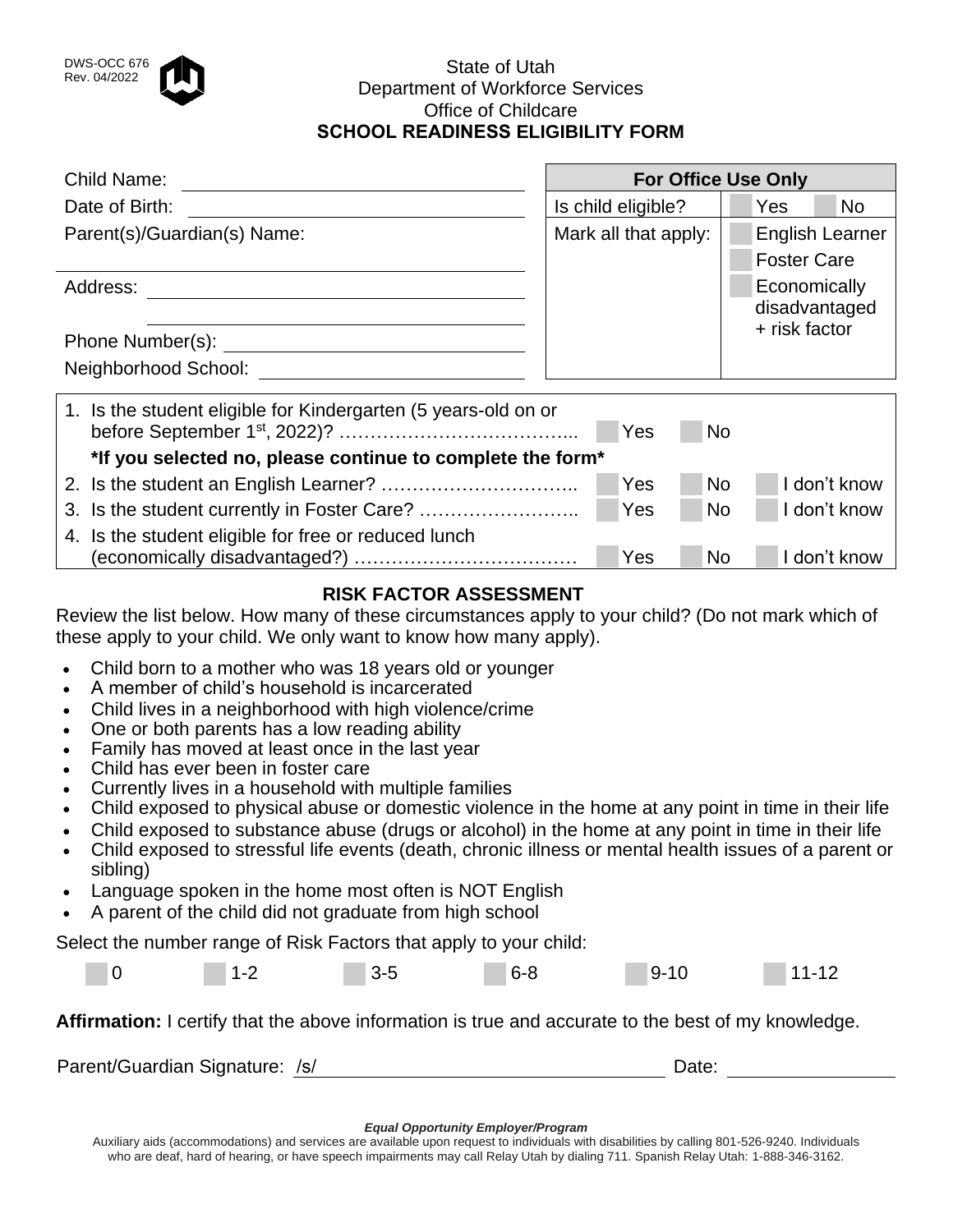#### **School Readiness Eligibility Resource Document School Year 2022-2023**

### **Economically Disadvantaged**

Locate your household size in the chart below, move across the row and find the amount your income (before deductions) is equal to or less than.

If your income is **over** the amounts listed below, your child is not eligible for free or reduced priced lunch.

|                                            |        |         |                           | <b>185% Federal Poverty</b> |        |  |  |  |
|--------------------------------------------|--------|---------|---------------------------|-----------------------------|--------|--|--|--|
| <b>Household Size</b>                      | Annual | Monthly | <b>Twice Per</b><br>Month | Every Two<br><b>Weeks</b>   | Weekly |  |  |  |
|                                            | 25,142 | 2,096   | 1,048                     | 967                         | 484    |  |  |  |
| $\overline{2}$                             | 33,874 | 2,823   | 1,412                     | 1,303                       | 652    |  |  |  |
| 3                                          | 42,606 | 3,551   | 1,776                     | 1,639                       | 820    |  |  |  |
| 4                                          | 51,338 | 4,279   | 2,140                     | 1,975                       | 988    |  |  |  |
| 5                                          | 60,070 | 5,006   | 2,503                     | 2,311                       | 1,156  |  |  |  |
| 6                                          | 68,802 | 5,734   | 2,867                     | 2,647                       | 1,324  |  |  |  |
| $\overline{7}$                             | 77,534 | 6,462   | 3,231                     | 2,983                       | 1,492  |  |  |  |
| 8                                          | 86,266 | 7,189   | 3,595                     | 3,318                       | 1,659  |  |  |  |
| For each additional<br>family member, add: | 8,732  | 728     | 364                       | 336                         | 168    |  |  |  |

(Modified from "Child Nutrition Programs Income Eligibility Guidelines (2022-2023)" Federal Register Notice Vol. 87, No. 32, Wednesday, February 16, 2022).

# **English Learner Definition**

According to ESSA, an EL is an individual who

- 1. is aged 3 through 21;
- 2. is enrolled or preparing to enroll in an elementary school or secondary school;
- 3. meets one of the following criteria
	- a. was not born in the United States, or whose native language is a language other than English;
	- b. is a Native American or Alaska Native, or a native resident of the outlying areas; and comes from an environment where a language other than English has had a significant impact on the individual's level of English language proficiency (ELP); or
	- c. is migratory, whose native language is a language other than English, and who comes from an environment where a language other than English is dominant—and
- 4. has difficulties in speaking, reading, writing, or understanding the English language, that may be sufficient to deny the individual
	- a. the ability to meet the challenging state academic standards;
	- b. the ability to successfully achieve in classrooms where the language of instruction is English; or
	- c. the opportunity to participate fully in society.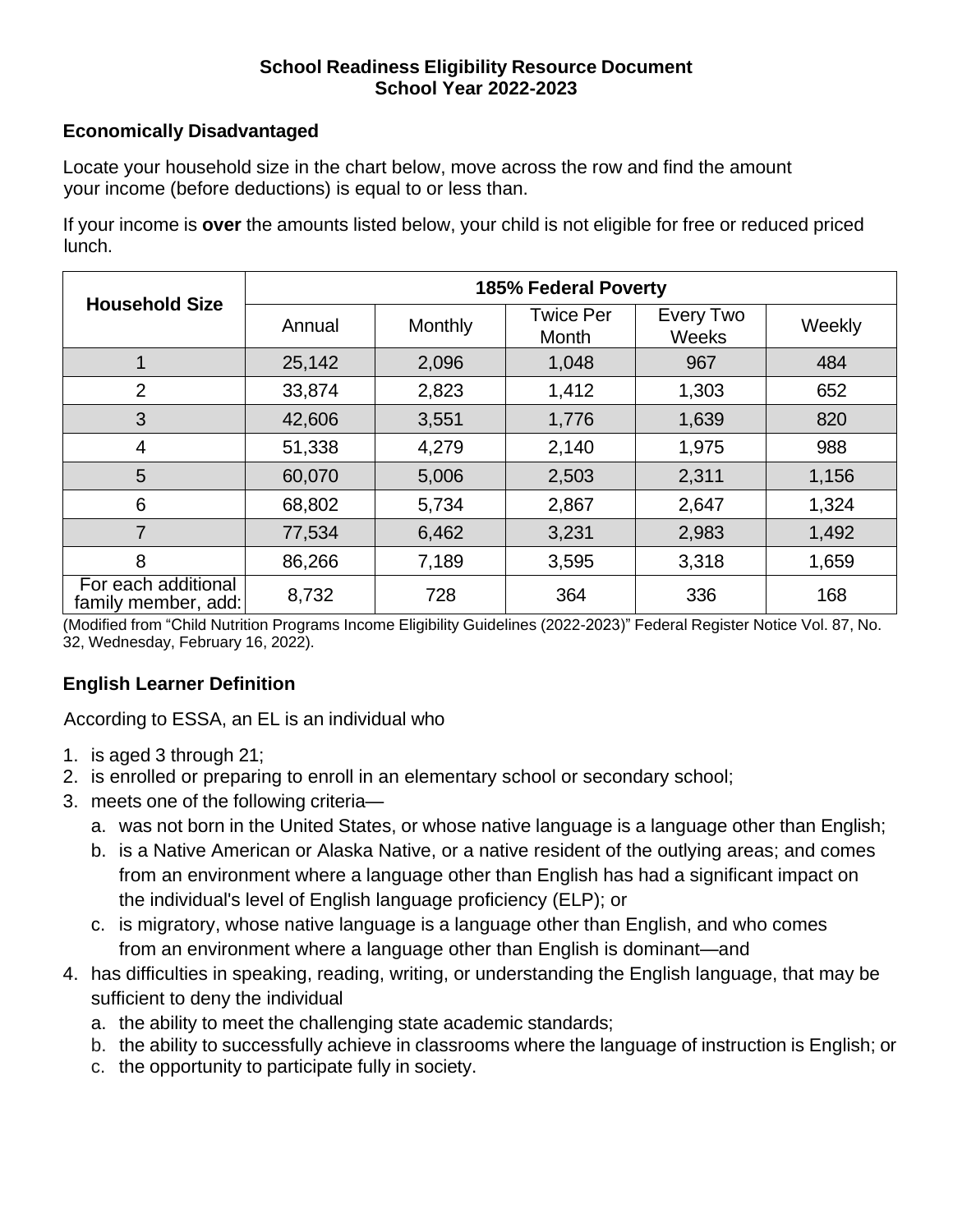# **Weber School District Student Information Form** Revised 6\_8\_2020

|                                |                                                                                                                 |                                          |                    |           |                                |                                                   | <b>Weber School District</b>                                                                                                                                   |                                |                                                                                                                                                                                                 | Revised 6_8_2020             |
|--------------------------------|-----------------------------------------------------------------------------------------------------------------|------------------------------------------|--------------------|-----------|--------------------------------|---------------------------------------------------|----------------------------------------------------------------------------------------------------------------------------------------------------------------|--------------------------------|-------------------------------------------------------------------------------------------------------------------------------------------------------------------------------------------------|------------------------------|
|                                |                                                                                                                 |                                          |                    |           |                                |                                                   | <b>Student Information Form</b>                                                                                                                                |                                |                                                                                                                                                                                                 |                              |
|                                |                                                                                                                 |                                          |                    |           |                                |                                                   | The district is requesting this information under the authority of PL 94-142, title IV of the Civil rights law and State Administrative Rule R227-716 (1 to 5) |                                | This information will be handled confidentially and will be used only for the purpose noted in the law or rule. This information will not subject you to any unfair or discriminatory treatment |                              |
| Student's Full Legal Name Last |                                                                                                                 | First                                    | Middle             |           |                                | Preferred Last Name                               | <b>Preferred First Name</b>                                                                                                                                    | <b>Birth Date</b>              | Place of Birth                                                                                                                                                                                  | Grade                        |
|                                |                                                                                                                 |                                          |                    |           |                                |                                                   |                                                                                                                                                                |                                |                                                                                                                                                                                                 |                              |
| <b>Student Home Phone</b>      | <b>Student Cell Phone</b>                                                                                       |                                          | Sex                |           | Native Language                |                                                   | School Last Attended                                                                                                                                           | Address                        | If Born Outside U.S.                                                                                                                                                                            | Date Entered<br>U.S. Schools |
|                                |                                                                                                                 |                                          | Female Male        |           |                                |                                                   |                                                                                                                                                                |                                | <b>What Country</b>                                                                                                                                                                             |                              |
|                                | Ethnicity (Choose One)                                                                                          |                                          |                    |           |                                |                                                   | Race (Choose one or more, regardless of Ethnicity)                                                                                                             |                                | Tribal Affiliation (if Al/AN)                                                                                                                                                                   |                              |
| Hispanic/Latino                | Not Hispanic/Latino                                                                                             | Asia                                     | Black              | Caucasian |                                | Pacific Islander                                  |                                                                                                                                                                | American Indian/Alaskan Native |                                                                                                                                                                                                 |                              |
| $\Box$ Father                  | $\Box$ Mother                                                                                                   | <b>Student Lives With</b><br>Grandparent |                    |           |                                |                                                   |                                                                                                                                                                |                                | Special Programs Student Currently Receives or Have Received                                                                                                                                    |                              |
| Stepfather                     | Stepmother                                                                                                      | Foster Parent                            |                    |           |                                |                                                   | 504 Accommodations                                                                                                                                             | $\Box$ Title 1                 | Speech/Communication                                                                                                                                                                            |                              |
|                                | Is there a governing parent plan/custody plan in place for this student? No T Yes (If Yes, please provide plan) |                                          |                    |           |                                |                                                   | Special Ed/Resource                                                                                                                                            | English Language Learners      |                                                                                                                                                                                                 |                              |
|                                |                                                                                                                 |                                          |                    |           |                                |                                                   | <b>Primary Parent/Guardian Information</b>                                                                                                                     |                                |                                                                                                                                                                                                 |                              |
| Last Name                      |                                                                                                                 | <b>First Name</b>                        | Middle Name        |           | Relationship to Student        |                                                   | <b>Active Duty Military</b><br>Branch:                                                                                                                         |                                | Rank:                                                                                                                                                                                           |                              |
| <b>Residence Address</b>       |                                                                                                                 | City                                     | State              | Zip       |                                | <b>Emergency Contact</b>                          | Employed at Federal Facility (Please select from the drop-down menu)                                                                                           |                                |                                                                                                                                                                                                 |                              |
|                                |                                                                                                                 |                                          |                    |           | $\Box$ Yes                     | $\Box$ No                                         | Please select one:                                                                                                                                             |                                |                                                                                                                                                                                                 |                              |
| <b>Mailing Address</b>         |                                                                                                                 | City                                     | State              | Zip       | Yes                            | <b>Federally Employed</b><br>$\Box$ No            |                                                                                                                                                                |                                |                                                                                                                                                                                                 |                              |
| Home Phone                     | Cell Phone                                                                                                      |                                          | Employer           |           | Phone                          | Ext                                               |                                                                                                                                                                |                                |                                                                                                                                                                                                 |                              |
|                                |                                                                                                                 |                                          |                    |           |                                |                                                   |                                                                                                                                                                |                                | Other:                                                                                                                                                                                          |                              |
| Last Name                      |                                                                                                                 | <b>First Name</b>                        | Middle Name        |           | Relationship to Student        |                                                   | Additional Parent/Guardian Information<br><b>Active Duty Military</b>                                                                                          |                                |                                                                                                                                                                                                 |                              |
|                                |                                                                                                                 |                                          |                    |           |                                |                                                   | Branch:                                                                                                                                                        |                                | Rank:                                                                                                                                                                                           |                              |
| <b>Residence Address</b>       |                                                                                                                 | City                                     | State              | Zip       |                                | <b>Emergency Contact</b>                          | Employed at Federal Facility (Please select from the drop-down menu)                                                                                           |                                |                                                                                                                                                                                                 |                              |
| <b>Mailing Address</b>         |                                                                                                                 | City                                     | State              | Zip       |                                | $\Box$ Yes $\Box$ No<br><b>Federally Employed</b> | Please select one:                                                                                                                                             |                                |                                                                                                                                                                                                 |                              |
|                                |                                                                                                                 |                                          |                    |           |                                | $\Box$ Yes $\Box$ No                              |                                                                                                                                                                |                                |                                                                                                                                                                                                 |                              |
| Home Phone                     | Cell Phone                                                                                                      |                                          | Employer           |           | Phone                          | Ext                                               |                                                                                                                                                                |                                | Other:                                                                                                                                                                                          |                              |
|                                |                                                                                                                 |                                          |                    |           |                                |                                                   |                                                                                                                                                                |                                |                                                                                                                                                                                                 |                              |
| Last Name                      |                                                                                                                 | <b>First Name</b>                        | <b>Middle Name</b> |           | <b>Relationship to Student</b> |                                                   | Additional Parent Information (Complete this section for non-enrolling parent if parents are divorced)<br><b>Active Duty Military</b>                          |                                |                                                                                                                                                                                                 |                              |
|                                |                                                                                                                 |                                          |                    |           |                                |                                                   | Branch:                                                                                                                                                        |                                | Rank:                                                                                                                                                                                           |                              |
| <b>Residence Address</b>       |                                                                                                                 | City                                     | State              | Zip       |                                | <b>Emergency Contact</b>                          | Employed at Federal Facility (Please select from the drop-down menu)                                                                                           |                                |                                                                                                                                                                                                 |                              |
|                                |                                                                                                                 | City                                     | State              | Zip       |                                | $\Box$ Yes $\Box$ No<br><b>Federally Employed</b> | Please select one:                                                                                                                                             |                                |                                                                                                                                                                                                 |                              |
|                                |                                                                                                                 |                                          |                    |           |                                | $\Box$ Yes $\Box$ No                              |                                                                                                                                                                |                                |                                                                                                                                                                                                 |                              |
| <b>Mailing Address</b>         |                                                                                                                 |                                          |                    |           |                                |                                                   |                                                                                                                                                                |                                |                                                                                                                                                                                                 |                              |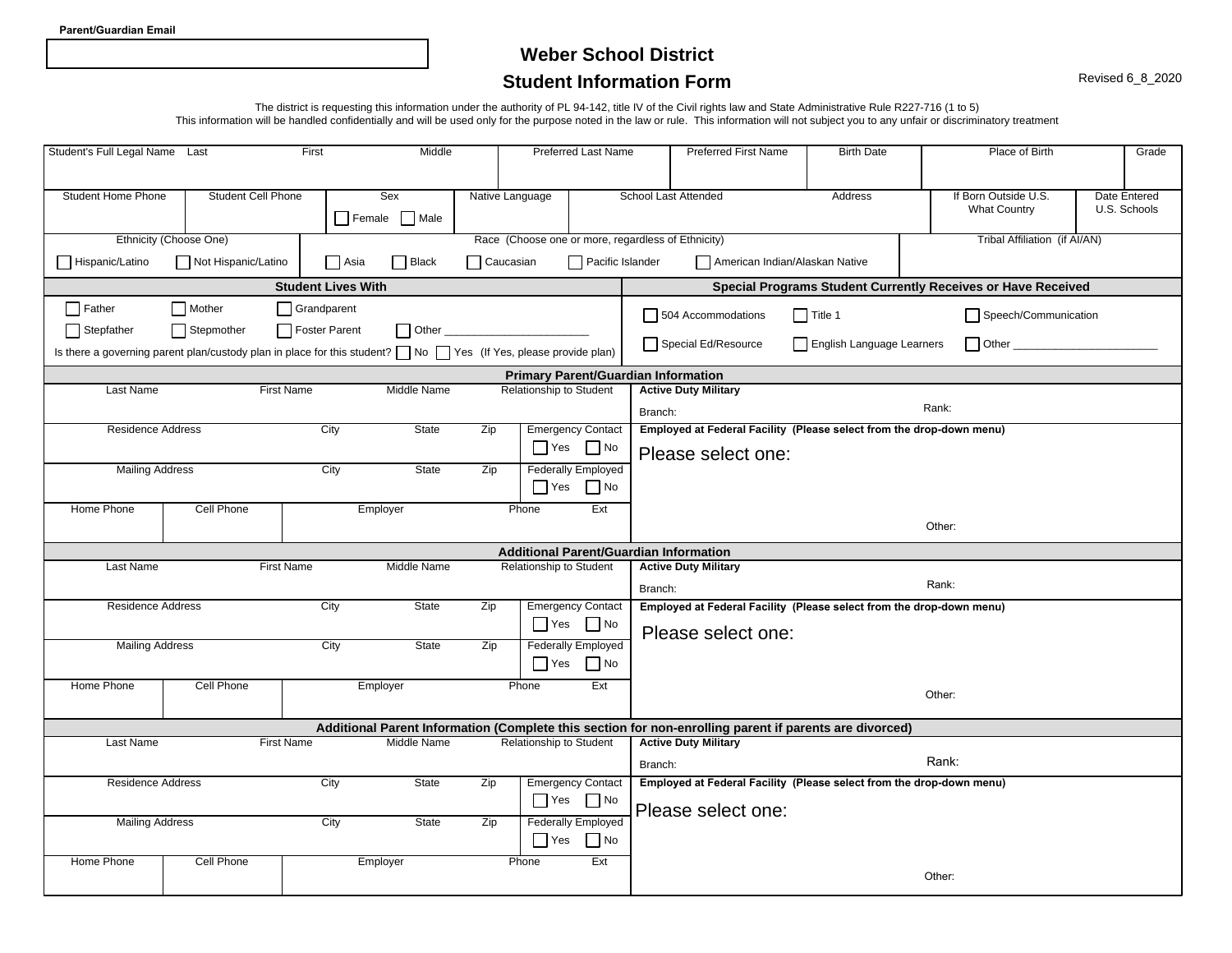|                                                                                                                                                                                                                                                                            |                           | Other School-Age Children in the Home                                                                                                                    |                                     |                                                                           |
|----------------------------------------------------------------------------------------------------------------------------------------------------------------------------------------------------------------------------------------------------------------------------|---------------------------|----------------------------------------------------------------------------------------------------------------------------------------------------------|-------------------------------------|---------------------------------------------------------------------------|
| Name                                                                                                                                                                                                                                                                       | Sex                       | <b>Birth Date</b>                                                                                                                                        | School                              | Relationship to Student                                                   |
|                                                                                                                                                                                                                                                                            | $\Box$ Female $\Box$ Male |                                                                                                                                                          |                                     |                                                                           |
|                                                                                                                                                                                                                                                                            | $\Box$ Female $\Box$ Male |                                                                                                                                                          |                                     |                                                                           |
|                                                                                                                                                                                                                                                                            | Female Male               |                                                                                                                                                          |                                     |                                                                           |
|                                                                                                                                                                                                                                                                            | $\Box$ Female $\Box$ Male |                                                                                                                                                          |                                     |                                                                           |
|                                                                                                                                                                                                                                                                            | Female Male               |                                                                                                                                                          |                                     |                                                                           |
|                                                                                                                                                                                                                                                                            | $\Box$ Female $\Box$ Male |                                                                                                                                                          |                                     |                                                                           |
| Name                                                                                                                                                                                                                                                                       | Relationship              | Emergency Contacts: (Please include at least two people authorized to check out student if parent/guardian is unavailable)<br>Phone (w/area code & ext.) | Alternate Phone (w/area code & ext) | Permission to Check Out                                                   |
|                                                                                                                                                                                                                                                                            |                           |                                                                                                                                                          |                                     | $\Box$ No<br>  Yes                                                        |
|                                                                                                                                                                                                                                                                            |                           |                                                                                                                                                          |                                     | $\Box$ No<br>  Yes                                                        |
|                                                                                                                                                                                                                                                                            |                           |                                                                                                                                                          |                                     |                                                                           |
|                                                                                                                                                                                                                                                                            |                           |                                                                                                                                                          |                                     | $\Box$ No<br>$\Box$ Yes                                                   |
|                                                                                                                                                                                                                                                                            |                           | <b>Disclosure Statement</b>                                                                                                                              |                                     |                                                                           |
|                                                                                                                                                                                                                                                                            |                           | <b>Weber School District Policies and Procedures</b>                                                                                                     |                                     |                                                                           |
| On the school web site are the following Weber School District Policies: WSD Attendance & Truancy Policy, WSD Acceptable Use for Computer Network Communications, FERPA, Student Discipline<br>Policy (including Safe School Policy), and Locker Agreement. http://wsd.net |                           |                                                                                                                                                          |                                     |                                                                           |
| Also on the school web site are school policies: Class Change Policy, Eligibility, Sexual Harassment, Cell Phone/Electronic Devices and Dress Code Policies.                                                                                                               |                           |                                                                                                                                                          |                                     |                                                                           |
| Please read each one carefully and review and discuss them.                                                                                                                                                                                                                |                           |                                                                                                                                                          |                                     |                                                                           |
| I have read all policies and agree to abide by all provisions. I understand that I am ultimately responsible for my child's actions and, where appliciable, agree that any violation of these policies may result<br>in appropriate disciplinary actions.                  |                           |                                                                                                                                                          |                                     |                                                                           |
| <b>Student Signature</b>                                                                                                                                                                                                                                                   | Date                      | Parent/Guardian Signature                                                                                                                                |                                     | Date                                                                      |
|                                                                                                                                                                                                                                                                            |                           | <b>Additional Information</b>                                                                                                                            |                                     |                                                                           |
| Does the student have a caseworker with the Division of Youth Corrections or the Division of Child and Family Services?                                                                                                                                                    |                           |                                                                                                                                                          |                                     | No Yes (If yes, attach a copy of the "Required Intake Information" form.) |
| Is the student coming from an alternative school such as a diversion program, wilderness program, detention<br>center, treatment program or hospital, a longer-term suspension/expulsion from any school or a drop out status?                                             |                           | $\Box$ No $\Box$ Yes                                                                                                                                     |                                     |                                                                           |
| It is a class B misdemeanor in Utah to knowingly make any false written statement to a public servant while he or she is performing an offical function (Utah Code 76-8-505).                                                                                              |                           | <b>Parent/Guardian Information Signature</b>                                                                                                             |                                     |                                                                           |
| I CERTIFY THAT THE INFORMATION ABOVE IS TRUE AND CORRECT TO THE BEST OF MY KNOWLEDGE.                                                                                                                                                                                      |                           |                                                                                                                                                          |                                     |                                                                           |
|                                                                                                                                                                                                                                                                            |                           |                                                                                                                                                          |                                     |                                                                           |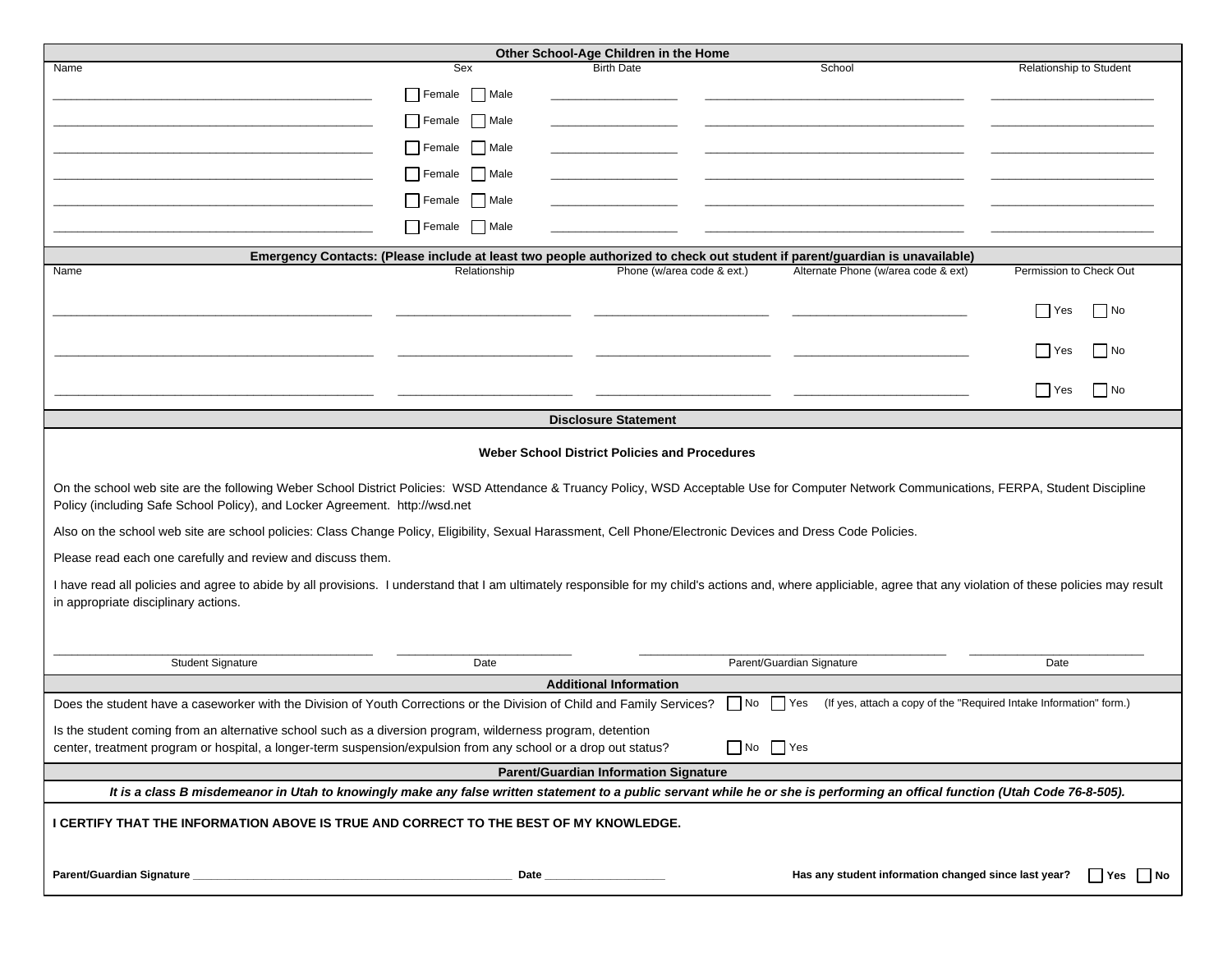*School Office: This form is to be completed for every student during their INITIAL ENROLLMENT. The completed form is to go to your counseling department and ELL teacher to determine whether the student will be assessed for English Language Proficiency. A copy of this form must be kept in the student's permanent file.*

# **Weber School District Home Language Survey (HLS) All New Kindergarten and Initial Enrollment Students**

*Note: Federal and State regulations require schools to determine the language(s) spoken and understood by each student in order to provide appropriate*  instruction. This form must be completed for every student who speaks a language other than English or who comes from a home where a language other *than English is spoken. This does not include students or parents who have learned a foreign language by taking classes or by other means.*

| Student's Full Name                                                                                                                                                                                                                                                                                                                                                                                                                                                                                                                                                                                                                                                        | Grade | Birthdate |  |
|----------------------------------------------------------------------------------------------------------------------------------------------------------------------------------------------------------------------------------------------------------------------------------------------------------------------------------------------------------------------------------------------------------------------------------------------------------------------------------------------------------------------------------------------------------------------------------------------------------------------------------------------------------------------------|-------|-----------|--|
| Student's Country of Birth<br>If student was not born in the United States, date first enrolled in a U.S. school.                                                                                                                                                                                                                                                                                                                                                                                                                                                                                                                                                          |       |           |  |
| 1. Has your child attended a school in the U.S. for more than three years? $\Box$ Yes $\Box$ No<br>What language or languages did your child use when he/she first began to talk?<br>2.<br>What language or languages does your child speak with you at home?<br>3.<br>What language or languages do you (parents or guardians) use when you speak to your child?<br>4.<br>5. Do the adults in your home (parents, guardians, grandparents or other adults) speak to each other in a language other than English? Speak L No<br>If yes, what language?<br>What language do you prefer for school-to-home communication? $\Box$ English $\Box$ Other (please specify)<br>6. |       |           |  |

*I understand that if my child first spoke a language other than English, or if another language other than English is spoken in the home, my child's English language proficiency will be evaluated.* 

Parent/Guardian Signature the contract of the contract of the contract of the contract of the contract of the contract of the contract of the contract of the contract of the contract of the contract of the contract of the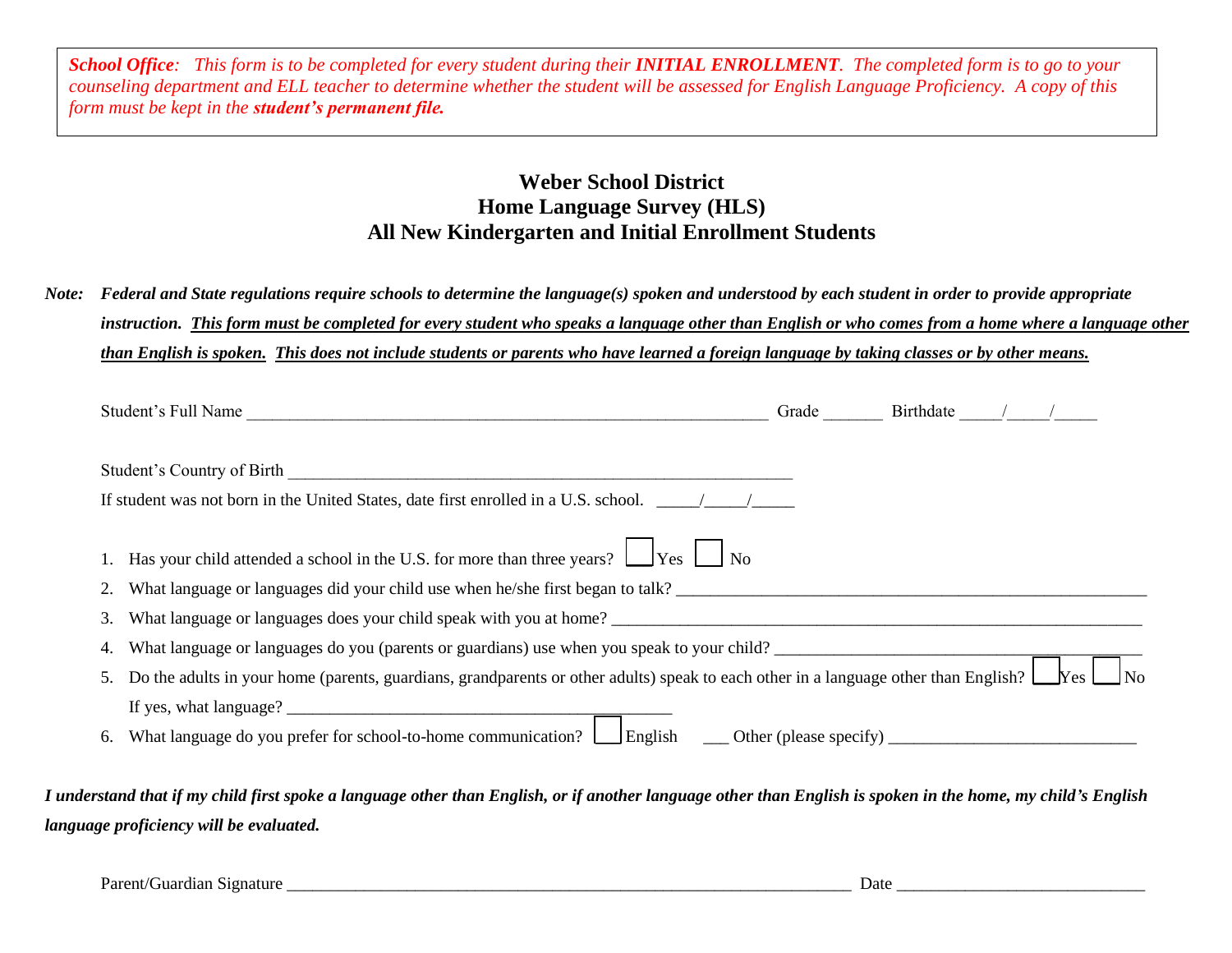# **Weber School District/Student Medical Information**

# **(Update annually if medical information has changed or you are new to Weber School District)**

**In an effort to insure that your child's health is protected at school, we request that you provide the school with current information regarding the health of your student. This information will be kept confidential, and shared only with those who have direct contact with your child and have a need to know.** 

| Student_ |                                |                                                                                             |                                                                                                                                                                                                                                                   | Date of Birth<br><u> 1986 - Johann Stoff, Amerikaansk konst</u> |
|----------|--------------------------------|---------------------------------------------------------------------------------------------|---------------------------------------------------------------------------------------------------------------------------------------------------------------------------------------------------------------------------------------------------|-----------------------------------------------------------------|
|          | Grade                          |                                                                                             | Teacher Date Date Guardian/Parent Home Phone                                                                                                                                                                                                      | <b>Cell Phone</b>                                               |
|          | be kept on file at the school? | Does your child have any of the following medical conditions the school should be aware of? | Does your child have a medical condition (diagnosed by a doctor) that requires a Health Care Plan to help guide faculty and staff in providing care to your child to<br>$\Box$ Yes $\Box$ No Do you want a Health Care Plan? $\Box$ Yes $\Box$ No |                                                                 |
| Yes No   |                                |                                                                                             |                                                                                                                                                                                                                                                   |                                                                 |
|          | ADHD:                          |                                                                                             |                                                                                                                                                                                                                                                   |                                                                 |
|          |                                |                                                                                             |                                                                                                                                                                                                                                                   |                                                                 |
|          |                                |                                                                                             | Medications to be kept at school for life threatening allergy: EpiPen/Auvi Q $\vert \vert$                                                                                                                                                        | Benadryl                                                        |
|          | Asthma:                        |                                                                                             |                                                                                                                                                                                                                                                   |                                                                 |
|          |                                |                                                                                             |                                                                                                                                                                                                                                                   |                                                                 |
|          |                                |                                                                                             |                                                                                                                                                                                                                                                   |                                                                 |
|          |                                |                                                                                             |                                                                                                                                                                                                                                                   |                                                                 |
|          |                                |                                                                                             |                                                                                                                                                                                                                                                   |                                                                 |
|          | Seizures:                      |                                                                                             |                                                                                                                                                                                                                                                   |                                                                 |
|          |                                |                                                                                             | Special Dietary needs: (A Special Meal Request form is required for meal accommodations at school): ___________________________________                                                                                                           |                                                                 |
|          |                                |                                                                                             |                                                                                                                                                                                                                                                   |                                                                 |

If your child will be taking medication at school, a Medication Authorization Form must be signed by the parent and physician before medications can be given at school. These forms must be updated each school year. These forms, as well as health care plans, can be obtained from the school, or under nursing department online at www.wsd.net.

**My signature below indicates that I have read and understand the above statements. I will update this health information if/when changes occur.** 

**Parent/Guardian Signature** \_\_\_\_\_\_\_\_\_\_\_\_\_\_\_\_\_\_\_\_\_\_\_\_\_\_\_\_\_\_\_\_\_\_\_\_\_\_\_\_\_\_\_\_\_\_\_\_\_\_\_**Date** \_\_\_\_\_\_\_\_\_\_\_\_\_\_\_\_\_\_\_\_\_\_\_\_\_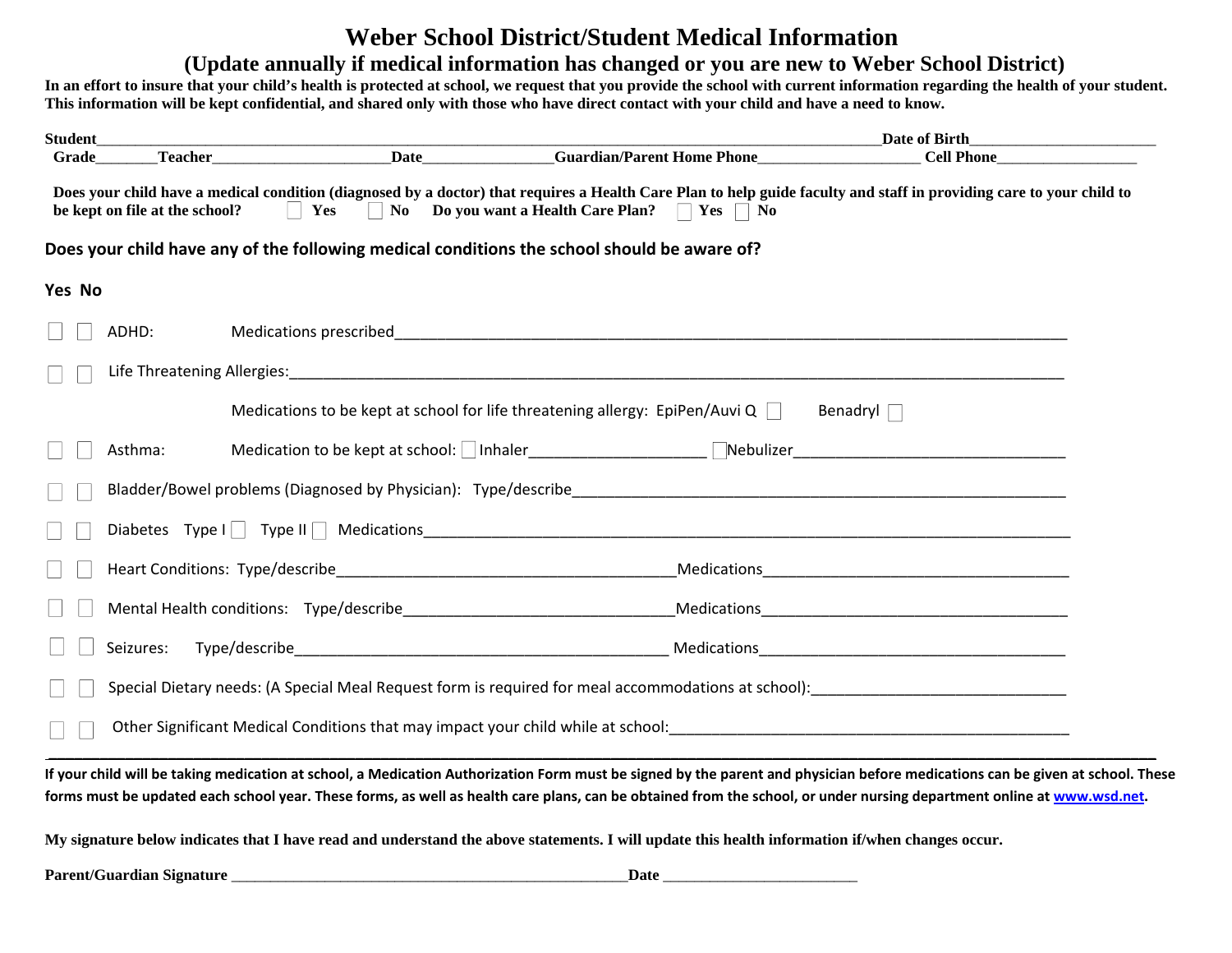# WEBER SCHOOL DISTRICT **VERIFICATION OF ADDRESS**

So that school officials can make an appropriate student placement and provide a safe school environment, the guardian (natural parent with custodial rights or adult granted custodial rights by the court or the school district) must provide the information requested below.

| STUDENT NAME         |  |
|----------------------|--|
| <b>ADDRESS</b>       |  |
| <b>PHONE NUMBER</b>  |  |
| <b>GUARDIAN NAME</b> |  |

PROOF OF RESIDENCY: (Provide two forms or Residence Disclosure if applicable)

| Lease agreement or rent receipt |
|---------------------------------|
|                                 |
|                                 |

RESIDENCE DISCLOSURE: If student and parent(s)/guardian(s) move in with another family in the school's boundary, the Residence Disclosure form and Homeless Student Identification form (if applicable) should be used. The home owner/renter may be asked to provide two forms of proof of residency (as listed above) to establish residency in the school boundary.

> It is a class B misdemeanor in Utah to knowingly make any false written statement to a public servant while he or she is performing an official function (Utah Code 76-8-504)

*I hereby certify that I reside at the address stated. I also certify that I have accurately provided all requested data and have not knowingly given any false or misleading information.*

Guardian's Signature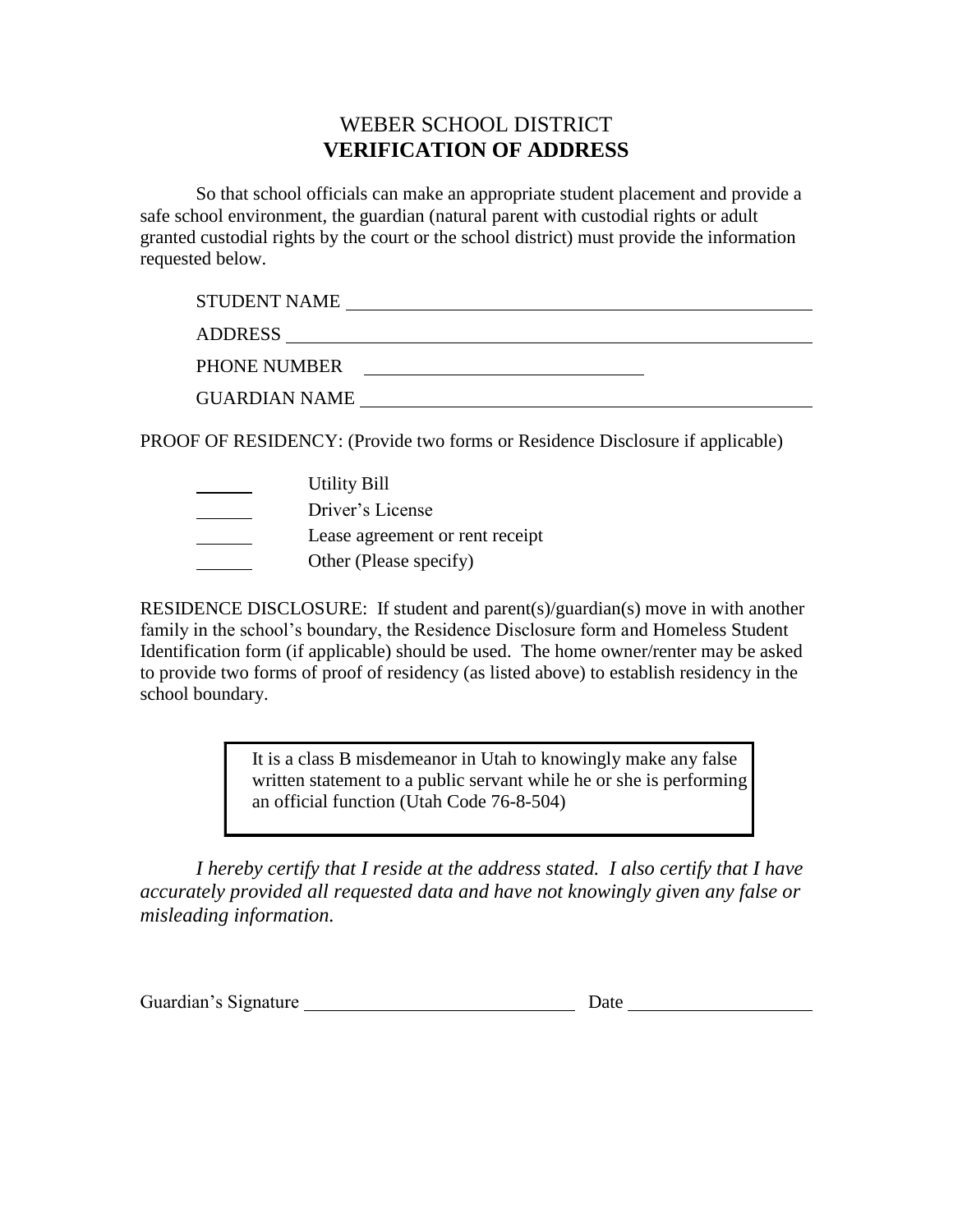# UTAH DEPARTMENT OF HEALTH

# UTAH IMMUNIZATION PROGRAM & **UTAH STATEWIDE IMMUNIZATION INFORMATION SYSTEM**

# PERMISSION TO SHARE IMMUNIZATION INFORMATION

| <b>Student</b><br>Name |                                           |
|------------------------|-------------------------------------------|
| Teacher                | Date of Birth<br>Grade                    |
| School                 | <b>School District</b><br>(if annlicable) |

Utah 53A-11-301 requires documentation of immunizations for school attendance.

The Utah Department of Health maintains a voluntary, confidential record system to assist parents/guardians, health care providers, and schools in documenting your child's immunizations. This record system is called the Utah Statewide Immunization Information System (USIIS). Allowing your child's school to share your child's immunization history with USIIS will aid you, your child's health care provider, and the school to determine which immunizations your child has received and which may still be needed.

I give my permission for the school to share my child's/legal dependent's immunization information with USIIS.

I do not give permission for the school to share my child's/legal dependent's immunization information with USIIS.

Print Name of Parent or Guardian

Signature of Parent or Guardian

**Date**